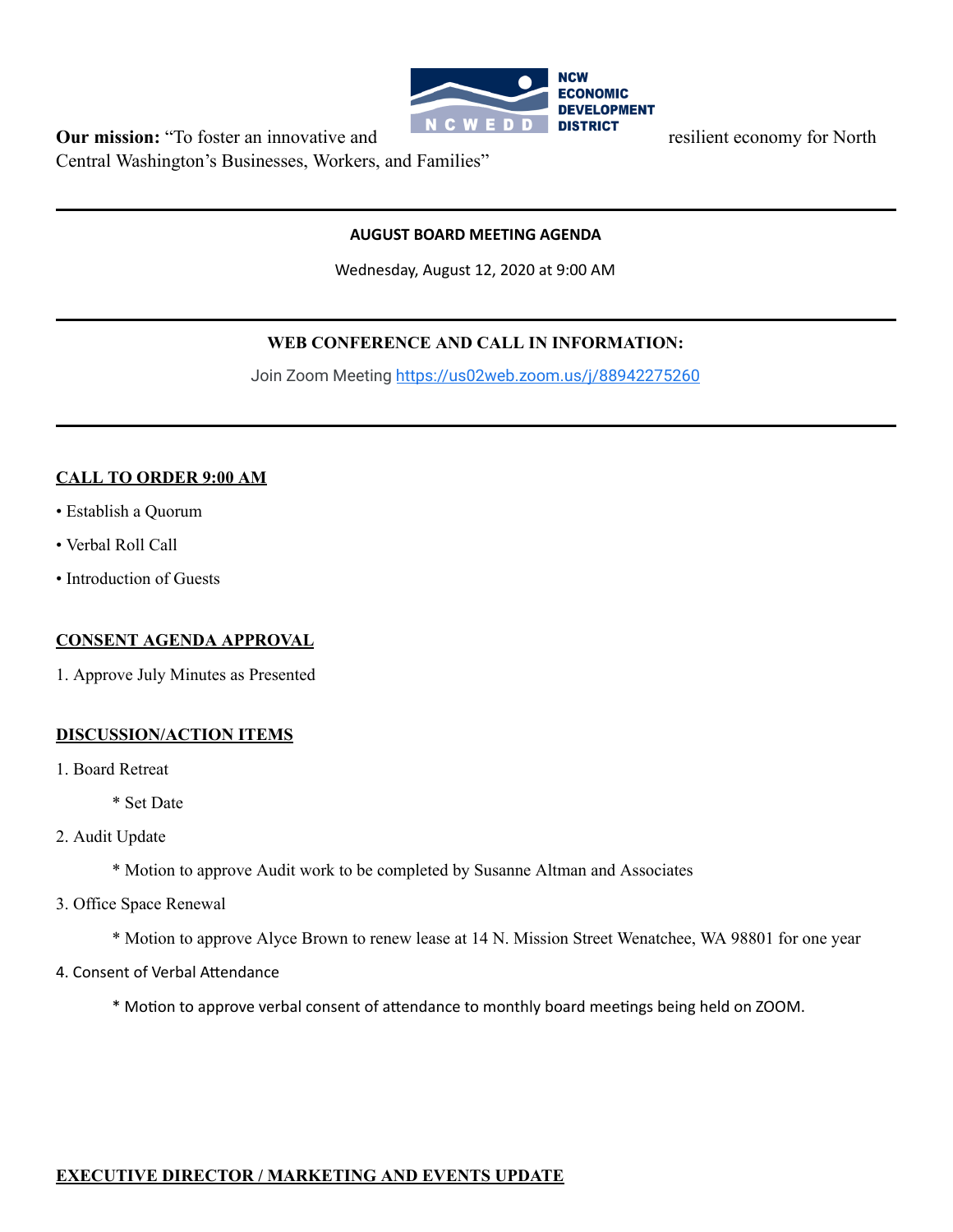- 1. Supernova Update
	- \* Main Event

Eventbrite Registration:

<https://www.eventbrite.com/e/supernova-business-launch-competition-virtual-main-event-tickets-113205290070>

- \* Semi-finalist Poll Results
- \* Final Four

Final Four Video's:

https://app.reviewr.com/s1/showcase/Supernova\_Business\_Launch20

- 2. Oroville Project Update
- 3. Cares Act Grant Update

## **TREASURER REPORT**

1. Verbal Report

## **COMMITTEE/STAFF REPORTS**

#### **OTHER BUSINESS**

NEXT MEETING DATE/TIME: *Wednesday, September 9, 2020 @ 9:00am, location- TBD*

## **ADJOURNMENT**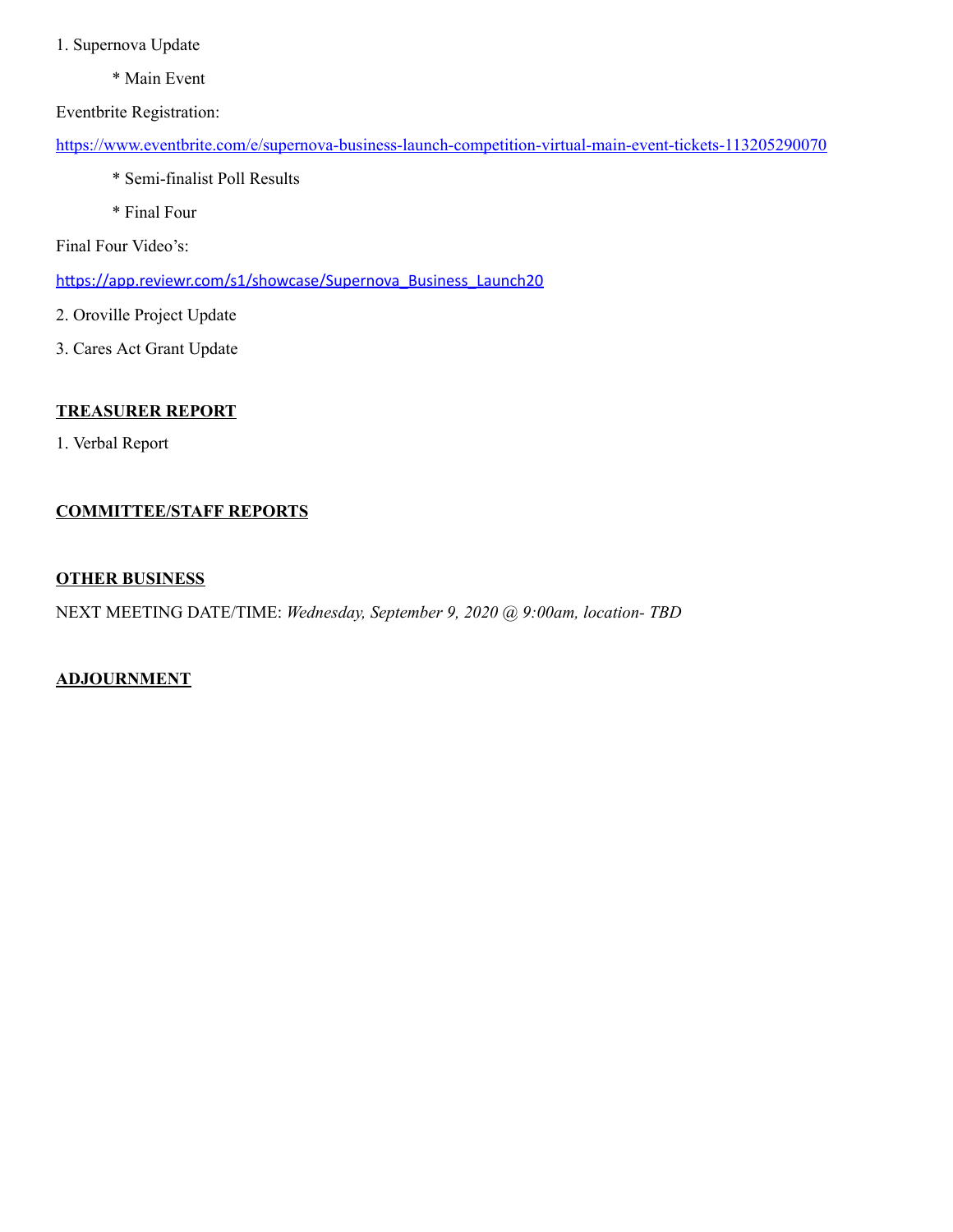

**Our mission:** "To foster an innovative and resilient economy for North Central Washington's

Businesses, Workers, and Families"

## **BOARD OF DIRECTORS MEETING AGENDA**

**\_\_\_\_\_\_\_\_\_\_\_\_\_\_\_\_\_\_\_\_\_\_\_\_\_\_\_\_\_\_\_\_\_\_\_\_\_\_\_\_\_\_\_\_\_\_\_\_\_\_\_\_\_\_\_\_\_\_\_\_\_\_\_\_\_\_\_\_\_\_\_\_\_\_\_\_\_\_\_\_\_\_\_\_\_\_\_\_\_\_\_\_\_\_\_\_\_\_**

Wednesday July 8, 2020

## **WEB CONFERENCE AND CALL IN INFORMATION:**

**\_\_\_\_\_\_\_\_\_\_\_\_\_\_\_\_\_\_\_\_\_\_\_\_\_\_\_\_\_\_\_\_\_\_\_\_\_\_\_\_\_\_\_\_\_\_\_\_\_\_\_\_\_\_\_\_\_\_\_\_\_\_\_\_\_\_\_\_\_\_\_\_\_\_\_\_\_\_\_\_\_\_\_\_\_\_\_\_\_\_\_\_\_\_\_\_\_\_**

Join Zoom Meeting https://us02web.zoom.us/j/87619560589

## **CALL TO ORDER 9:02 AM**

- 1. Chair Jim Huffman established a quorum with the following board members present: Jim Huffman (President/CDRPA), Alyce Brown (Executive Director), Roni Holder-Diefenbach (Okanagan County Economic Alliance), Renee Swearingen (Secretary/Entiat Chamber), Carlene Anders (City of Pateros), Chris Branch (Okanagan County), Mathew Hepner (City of East Wenatchee), Stacy Luckensmeyer (Treasurer/Wenatchee Valley College Center for Entrepreneurship), Kurt Danison (Highlands Associates), Don Linnertz (Twispworks)
- 2. Guests Present: Brooklyn Holton (City of Wenatchee), Blake Baldwin (?)
- 3. Upper Valley Mend Project Presentation.
- 4. Supernova Presentation

## **JIM'S CORNER**

Jesus decided to come back to Earth and see how mankind was doing. On his visit he ends up on a golf course and he's looking around at nature and the course—and says that people seem to be doing ok for themselves—that it is very beautiful. A caddy comes up and says, "Can I help you sir?" Jesus explains who he is and that he is just coming back to check on mankind. He congratulations the caddy on the beautiful grounds

"What is this place?"

"it's a golf course"

"What is Golf?

The Caddy goes through the explanation of golf; hitting the ball and chasing it down the hill, then hitting it again and trying to get it in the hole.

Jesus asks, "Can I try that" Caddy says "Sure".

The caddy sets him up. Despite his sandals, Jesus takes a big whack at the ball and slices it over to a water hazard. Jesus goes down and is walking on the water looking for the ball. Another golfer comes over to the caddy and says "Who does that guy think he is, Jesus?"

The Caddy says "No, he thinks he's Arnold Palmer"

## **CONSENT AGENDA APPROVAL**

1. 1. June 10, 2020 Minutes: Kurt Danison made a motion to approve the June 10, 2020 minutes as presented. Seconded by Chris Branch. Motion passed unanimously.

## **ACTION ITEMS**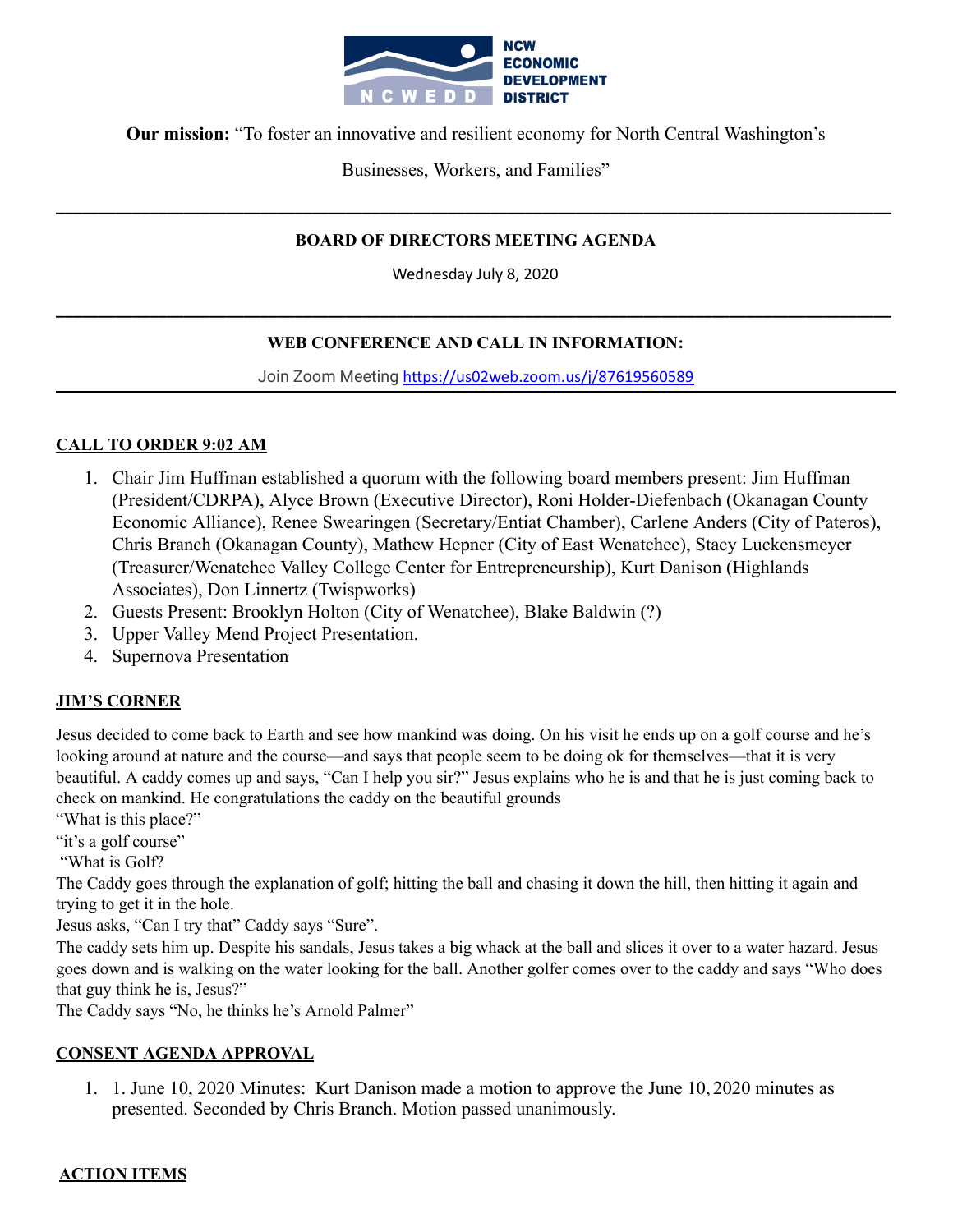1. Motion 20-07-01 Chris Branch made a motion to accept Brooklyn Holton as the Chelan County Seat. Seconded by Carlene Anders. Motion passed unanimously.

# **DISCUSSION**

1. Board Retreat: Alyce Brown asked the board what they would like to do regarding the 2020 Board Retreat. She will be sending out a doodle, so the board is able to pick a date in late September early October. Place for the retreat to be held is still to be determined.

2. COVID-19 Priority Project Rankings: Alyce Brown has been receiving several communications from different organizations in the region asking if the EDD is able to administer grants. She would like the boards help with putting together a priority project ranking to assist these organizations get funding. These rankings would be specific to COVID-19 and would rank these projects so that when the EDA is looking to fund, they can see how the EDD has prioritized each one. She reiterated that how these projects will be ranked will very closely follow EDA stipulations.

3. Grant Administration: Alyce Brown acknowledges that that board has discussed grant administration but encourages the board to open up the discussion again. With new attention given to the EDD due to COVID-19, there is potential for revolving income through grant administration. Several different organizations have inquired as to whether the EDD is able to help facilitate these grants. The board brought up the potential of issues with staffing and the current capacity of the EDD. Alyce responded that she would like to work up to hiring someone to help administer the grants full time but until then the CARES grant that has been applied for has funding worked in to help bring on an additional staff member already. The grant guarantees funding for that additional staff member for at least two years and she is hopeful that the EDD would be able to solidify that position for a more permanent position within that timeframe. Jim asked that Alyce Brown put together a structural framework plan to address the potential of bringing grant administration in as a project for the EDD to discuss at the next board meeting.

4. Upper Valley MEND Project: Alyce Brown wanted to go over the Upper Valley MEND project being worked on in Leavenworth. They are attempting to take over a larger space in which they are going to house a larger food bank, a thrift store, conference rooms, as well as a commercial kitchen. Part of the project will be developing a training program for seasonal restaurant workers. They are trying to apply for the Action Assistance dollars through the EDA. Alyce Brown pointed out that this is a good example of a project that the EDD could assist with on a more fundamental level with both grant administration and by including it in the proposed Priority Project ranking.

5. North Star Opportunity Zone: Alyce Brown sent out the registration information for the OZ workshop taking place July 14-July 16. She encourages the board to sign up for the class.

6. Economic Forum and Tourism Summit: There was a consensus amongst the board that both events should be pushed out to next spring. Further discussion will be had at the Board Retreat.

7. Audit Update: Alyce Brown has put together an RFP for the audit and hopes to have it up July 13, 2020.

8. Chelan County Vacant Seat: Alyce Brown let the board know that Ernie will not be able to take the Chelan county seat vacant. She proposed Brooklyn Holton for the seat.

# **EXECUTIVE DIRECTOR / MARKETING AND EVENTS UPDATE**

1. Supernova Update: Alyce Brown let the board know that Supernova closed out with 42 applicants and has been narrowed down to 16 semi-finalists. These include: Yeti Chocolate out of Douglas County, Pateros-Brewster Community Resource Center Community Kitchen Project out of Okanagan County, Rural Valley Life out of Okanagan County, Downtown Bike out of Chelan County, Glamsnaps LLC out of Chelan County, Wenatchi Wear out of Chelan County, 12 Custom Homes LLC out of Chelan County, Low Profile Water Fowl out of Chelan County, Burch Mountain BBQ out of Douglas County, Tonasket Tire out of Okanagan County, The Miner's Saloon & Grill out of Ferry County, Cole Ventures LLC dba Mima's Famous Salsa out of Chelan County, Potato Patato Food Truck out of Okanagan County, Republic of Sasquatch out of Ferry County, Plant Candy out of Okanagan County, and the Young Warrior Project out of Colville Confederated Tribes. She also went over the diversity and barriers to employment, and social determinants of health qualifications that were met throughout the competitors which includes  $\bar{8}$  women, 10 minorities, 3 disabilities, 4 veterans, 2 justice served, and 5 with no high school diploma or GED. On social determinants of health include 2 that focus on health care services, 4 on education outcomes, 2 on workforce housing, 6 as affordable healthy foods, and 3 on transportation. Public voting begins on July 16, 2020 and ends at the end of July. The four semi-finalists will be